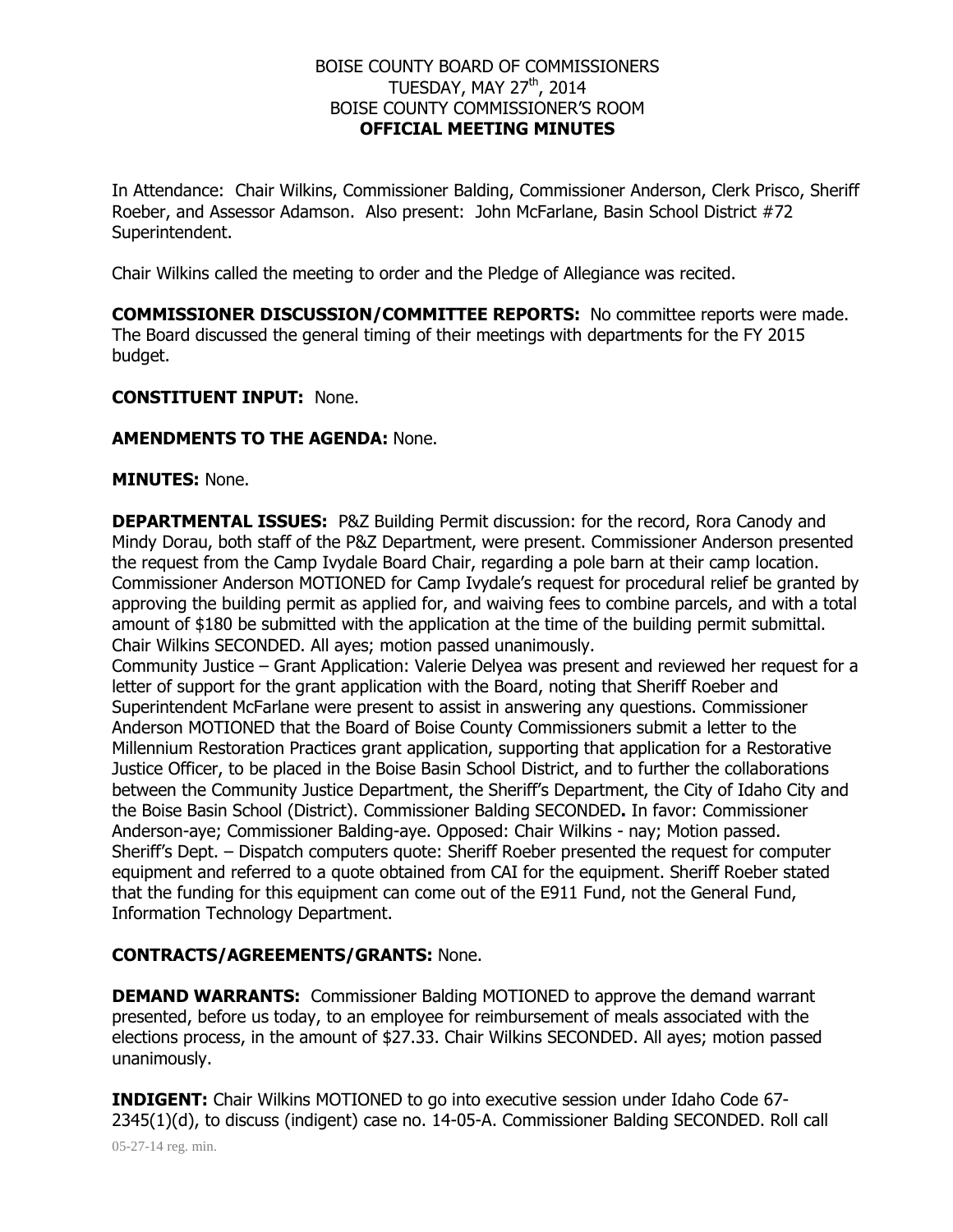vote: Chair Wilkins-aye; Commissioner Balding-aye; Commissioner Anderson-aye, motion passed unanimously. After coming out of executive session, Commissioner Balding MOTIONED to approve case #14-05-A, as presented. Commissioner Anderson SECONDED. Roll call vote: Chair Wilkinsaye; Commissioner Balding-aye; Commissioner Anderson-aye, motion passed unanimously.

**PA ISSUES:** Chair Wilkins MOTIONED to go into executive session under Idaho Code 67- 2345(1)(f) pending litigation and Idaho Code 67-2345(1)(b) personnel. Commissioner Balding SECONDED. Roll call vote: Chair Wilkins-aye; Commissioner Balding-aye; Commissioner Andersonaye, motion passed unanimously. Coming out of executive session for I.C. 67-2345(1)(f), under pending litigation, and 67-2345(1)(b), under personnel; under pending litigation, (legal) counsel was directed to request a status conference on a personnel issue and to keep the Board informed on that, and under personnel, an update was provided from the Clerk.

**CANVASS OF VOTES – PRIMARY ELECTION:** Following Clerk Prisco's discussion of the procedures performed for the May  $20<sup>th</sup>$  primary election, Commissioner Anderson Chair Wilkins MOTIONED that we, the Boise County Board of County Commissioners in the State of Idaho, acting as the Board of Canvassers of Election, approve the abstract of all votes cast within Boise County at the Primary Election held May  $20<sup>th</sup>$ , 2014 and shown by the records that will be on file at the Boise County Clerk's Office. Commissioner Balding SECONDED. Roll call vote: Chair Wilkinsaye; Commissioner Balding-aye; Commissioner Anderson-aye, motion passed unanimously.

# **MISCELLANEOUS & CORRESPONDENCE:**

- Title III advertisement: Commissioner Anderson handed out a draft document for a Request for Proposals. A clean copy will be forwarded to the Clerk's Office with a submittal deadline of July  $1<sup>st</sup>$ , 2014.
- Notice of Pending Tax Deed: This was tabled until Treasurer Hutchings is available and it can be determined if there are any internal liens on the property.
- NACO election: Commissioner Anderson MOTIONED to submit our credentials and give the Board's proxy to Mr. Dan Chadwick, Executive Director for Idaho Association of Counties. Commissioner Balding SECONDED. Opposed: Chair Wilkins; Approved: Commissioner Balding and Commissioner Anderson, motion passed.
- Idaho Power Notice of Modified Procedure: no action required.
- Chair Wilkins MOTIONED to send the document back to 6 Mile Engineering denying their access to the parcel as described, as Boise County does not own the property. Commissioner Anderson SECONDED. All ayes, motion passed unanimously.

**PUBLIC HEARING – MASS GATHERING ORDINANCE:** Chair Wilkins closed the regular meeting of the Board of Boise County Commissioners, of Tuesday, May 27<sup>th</sup>, 2014 and opened the public hearing. John Roberts and John Krempa were in attendance. There was no public comment during the public hearing. Chair Wilkins recessed the public hearing for the Mass Gathering Ordinance and reconvened the regular meeting of the Boise County Board of County Commissioners, Tuesday, May  $27<sup>th</sup>$ , 2014 in discussing the Mass Gathering Ordinance.

**BILLS:** Chair Wilkins MOTIONED to approve claims in the amount of \$122,550.48, with the caveat that Community Justice and the Sheriff's Office justify where they are going to make up their funds in their budgets for the negative balances in their E911 and power (accounts). Commissioner Balding SECONDED. All ayes, motion passed unanimously.

| General Fund  |           | 28,086,44 Solid Waste | \$10.184.50 |
|---------------|-----------|-----------------------|-------------|
| Road & Bridge | 9.384.08  | Weeds                 | \$8,624.00  |
| Justice Fund  | 46.012.41 | E911                  | \$9.727.97  |
| EBCA          | 4.634.11  | Sheriff's Vessel      | 119.79      |